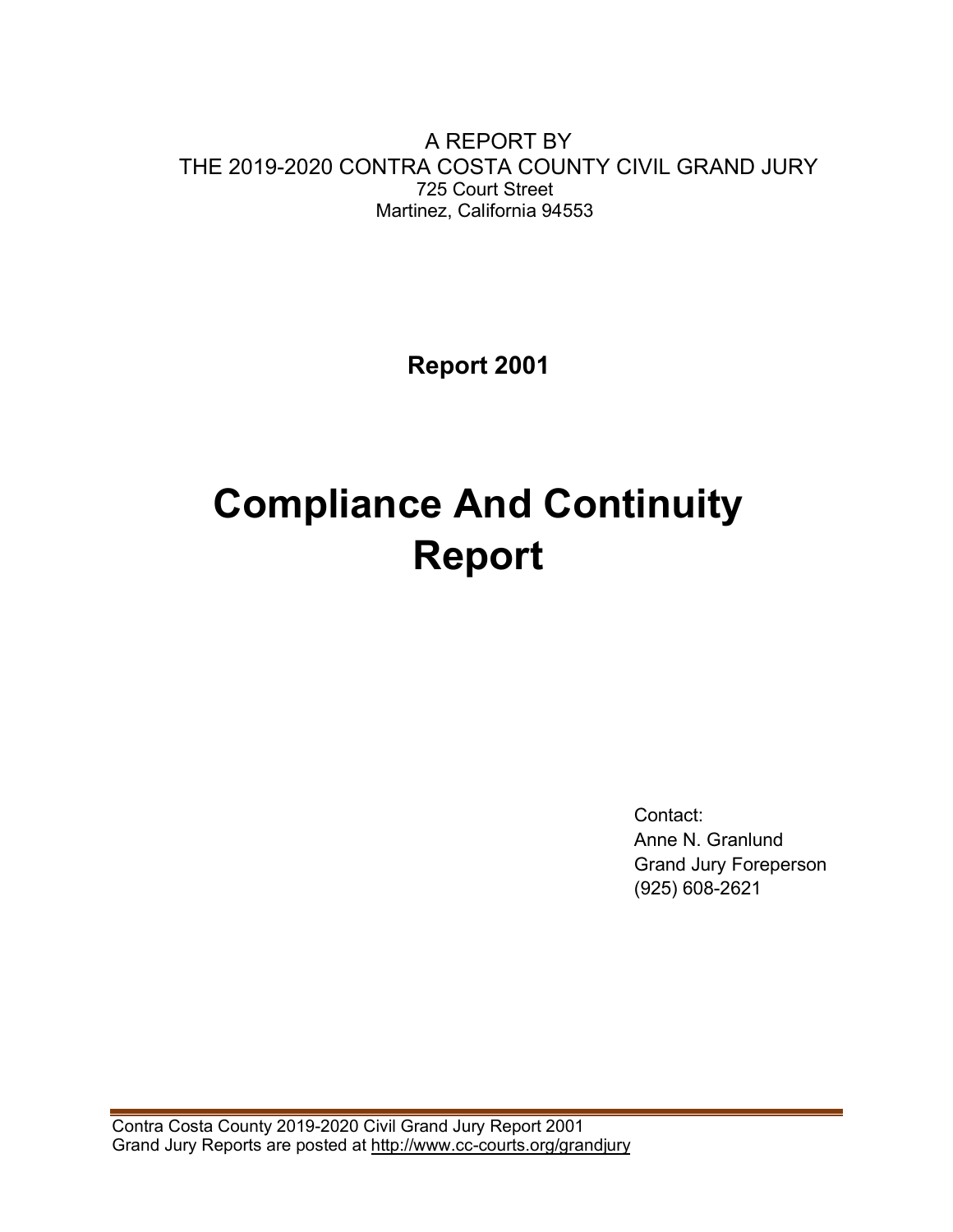# TABLE OF CONTENTS

| 1902 | IS CHARTER SCHOOL OVERSIGHT EFFECTIVE IN CONTRA<br><b>COSTA COUNTY?</b>                                                              | 3  |
|------|--------------------------------------------------------------------------------------------------------------------------------------|----|
| 1903 | SAFEGUARDING THE LIBRARY'S LOCAL HISTORY<br><b>COLLECTION</b>                                                                        | 5  |
| 1904 | <b>EBMUD WATER RATES</b><br><b>Building Customer Understanding through Transparency</b>                                              | 6  |
| 1905 | FIRE INSPECTION RECORDSAND REPORTING<br>What We Don't Know Can Hurt Us                                                               | 8  |
| 1906 | PROTECTING CHILDRENFROM ABUSE AND NEGLECT<br>A Review of Children & Family Services in Contra Costa County                           | 10 |
| 1907 | STORMWATER TRASH REDUCTION<br>Are We Doing All That We Can?                                                                          | 12 |
| 1908 | CONTRA COSTA COUNTYSHERIFF'S FORENSIC SERVICES<br>How Well Are the County Law Enforcement Agencies Being<br>Served by the Crime Lab? | 16 |
| 1909 | CONTRA COSTA COUNTYPSYCHIATRIC EMERGENCY<br><b>SERVICES</b><br>Improving Care for Children and Adolescents                           | 17 |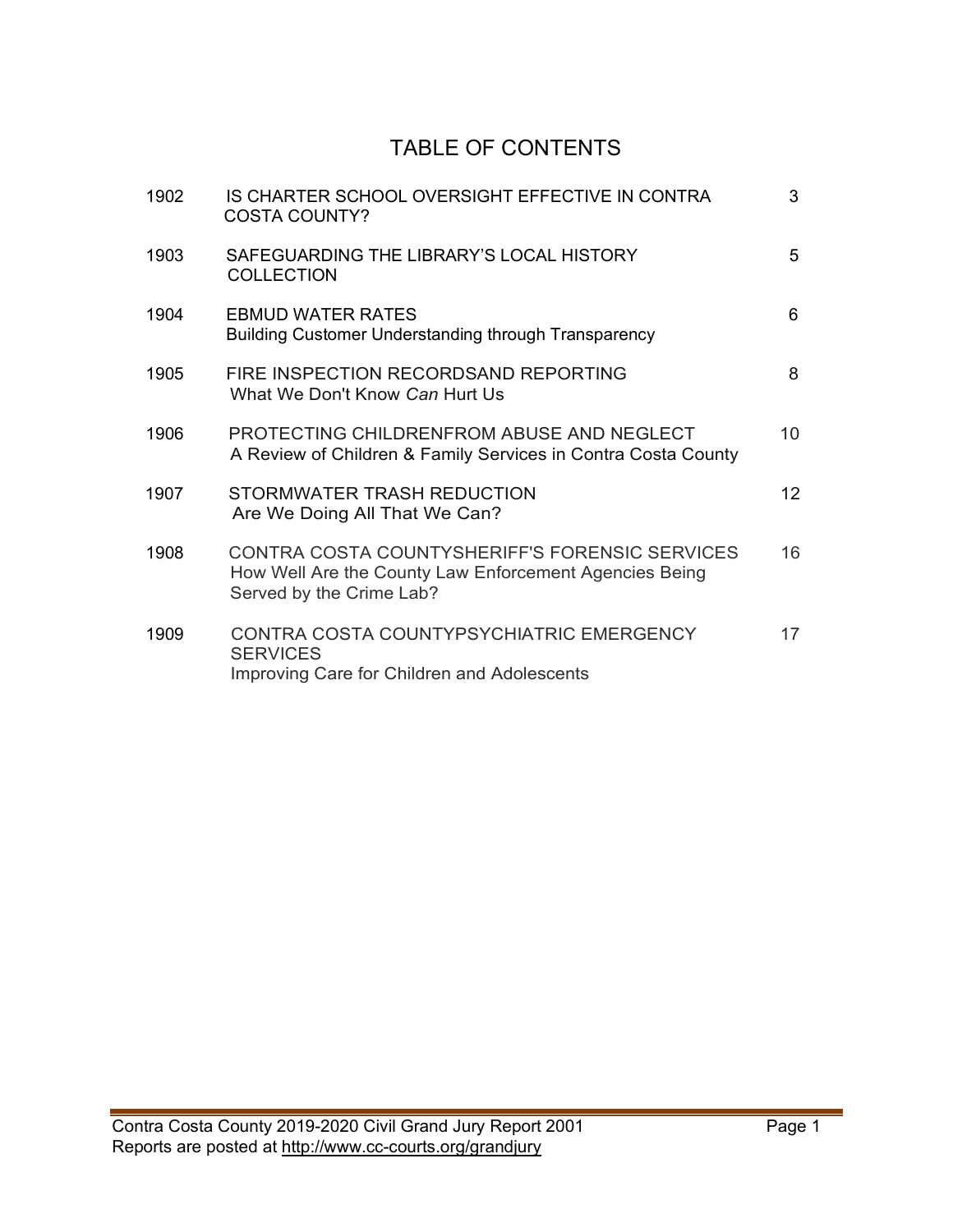# **CONTRA COSTA COUNTY CIVIL GRAND JURY REPORT 2001**

## COMPLIANCE AND CONTINUITY REPORT

The Contra Costa County Civil Grand Jury is impaneled annually to investigate city and county government, special districts, and certain non-profit corporations to ensure that their functions are performed in a lawful, economical, and efficient manner. Findings and recommendations developed from these investigations are contained in the reports signed by the Civil Grand Jury Foreperson and the Grand Jury Judge. Responses to these reports must be made within certain time constraints and in accordance with specific formats pursuant to 933 and 933.05 of the California Penal Code. These responses to the recommendations must include one of the following legally permitted options:

- **The recommendation has been implemented** with a summary regarding the implemented action.
- **The recommendation has not been implemented, but will be implemented in the future** with a time frame for implementation.
- **The recommendation requires further analysis** with an explanation and the scope and parameters of an analysis or study and a time frame (which shall not exceed 6 months from date of report publication) for the matter to be prepared for discussion.
- **The recommendation will not be implemented because it is not warranted or not reasonable** with an explanation therefor.

The 2019-2020 Civil Grand Jury reviewed 8 reports from the 2018-2019 Civil Grand Jury. There were 28 letters, with copies of applicable reports, mailed to the different entities from which responses were required. These 8 reports made a cumulative total of 93 recommendations to the various recipients, of which 51 responses (55%) stated that the recommendation(s) have been or will shortly be implemented and 15 (16%) responses stated that the recommendation required further analysis. For further explanation and clarification of subject responses to recommendations, refer to their full responses posted online. Responses to the 2018-2019 Grand Jury reports are posted on the Contra Costa County Grand Jury Website in their entirety and can be viewedat:

<http://www.cc-courts.org/civil/grand-jury-reports.aspx>

The Grand Jury believes it is important for future Grand Juries to continue to review these responses and to be vigilant in seeing that recommendations that have been accepted are implemented. Special attention should be paid to those responses requiring implementation within specified time frames. In this manner, the commitment and hard work of past and future Grand Juries will result in positive changes for the citizens of Contra Costa County.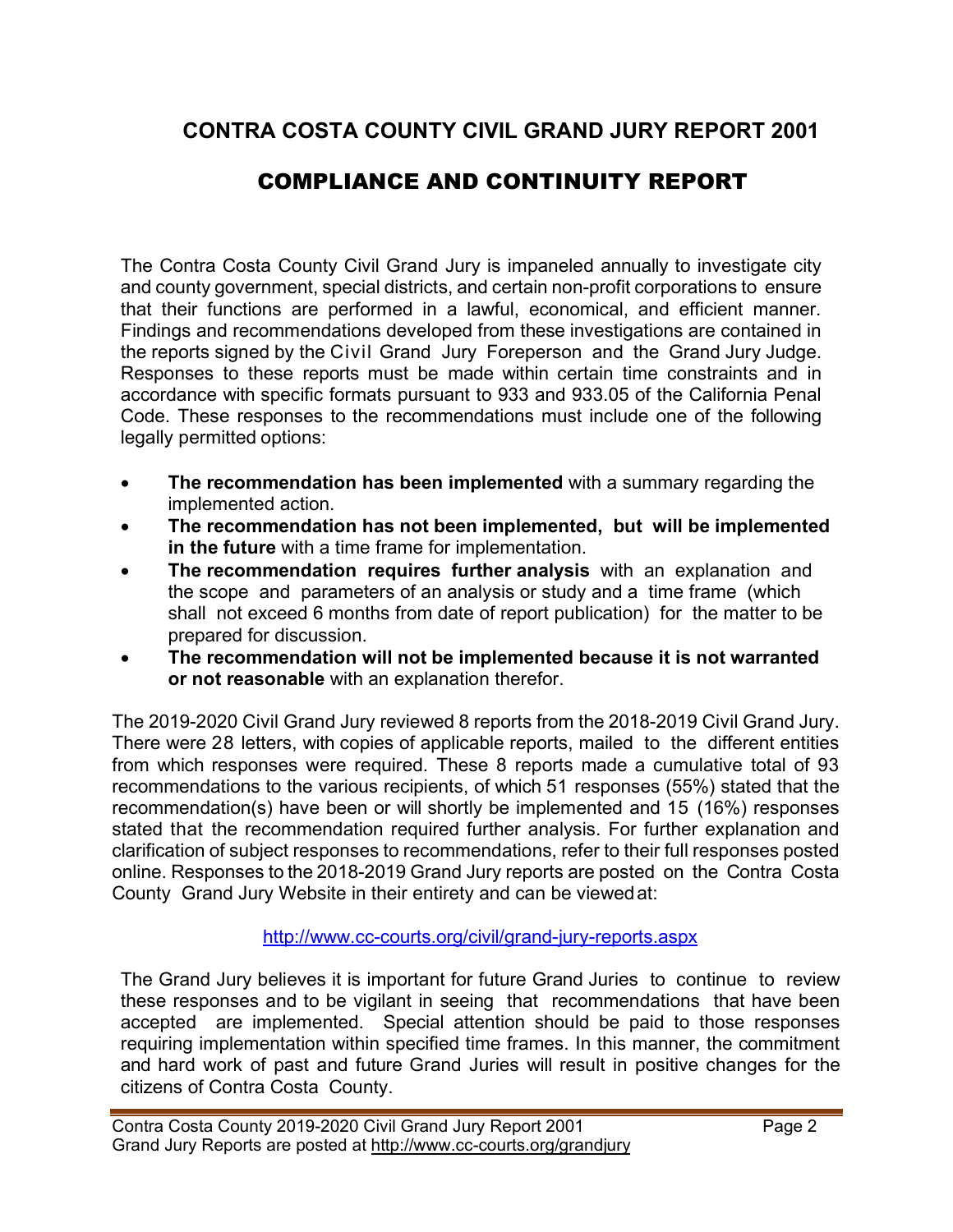## **CONTRA COSTA COUNTY CIVIL GRAND JURY REPORT 1902 Is Charter School Oversight Effective in Contra Costa County?**

*Recommendation #1: As a condition of approving charter petitions at the next petition renewal hearing, the Office of Education should consider requiring all charter schools that are under its chartering authority to have a standardized and detailed MOU using a modified version of the CARSNet format.*

| <b>RESPONDENT</b>                                                     | <b>RESPONSE</b>                            |
|-----------------------------------------------------------------------|--------------------------------------------|
| Contra Costa County Superintendent of<br>Schools, Office of Education | The recommendation has been<br>implemented |
| Contra Costa County Board of Education                                | The recommendation has been<br>implemented |

*Recommendation #2: As a condition of approving charter petitions at the next petition renewal hearing, the Office of Education should consider including provisions for parentteacher organizations in its MOU for all charter schools.*

| <b>RESPONDENT</b>                                                     | <b>RESPONSE</b>                            |
|-----------------------------------------------------------------------|--------------------------------------------|
| Contra Costa County Superintendent of<br>Schools, Office of Education | The recommendation has been<br>implemented |
| Contra Costa County Board of Education                                | The recommendation has been<br>implemented |

*Recommendation #3: As a condition of approving Making Waves Academy and Clayton Valley Charter High School charter petitions at the next petition renewal hearing, the Office of Education should consider requiring these schools to enter into an MOU whereby they agree to update their board of director structures.*

| <b>RESPONDENT</b>                                                     | <b>RESPONSE</b>                                                                              |
|-----------------------------------------------------------------------|----------------------------------------------------------------------------------------------|
| Contra Costa County Superintendent of<br>Schools, Office of Education | The recommendation has not yet been<br>implemented, but will be implemented in<br>the future |
| Contra Costa County Board of Education                                | The recommendation has not yet been<br>implemented, but will be implemented in<br>the future |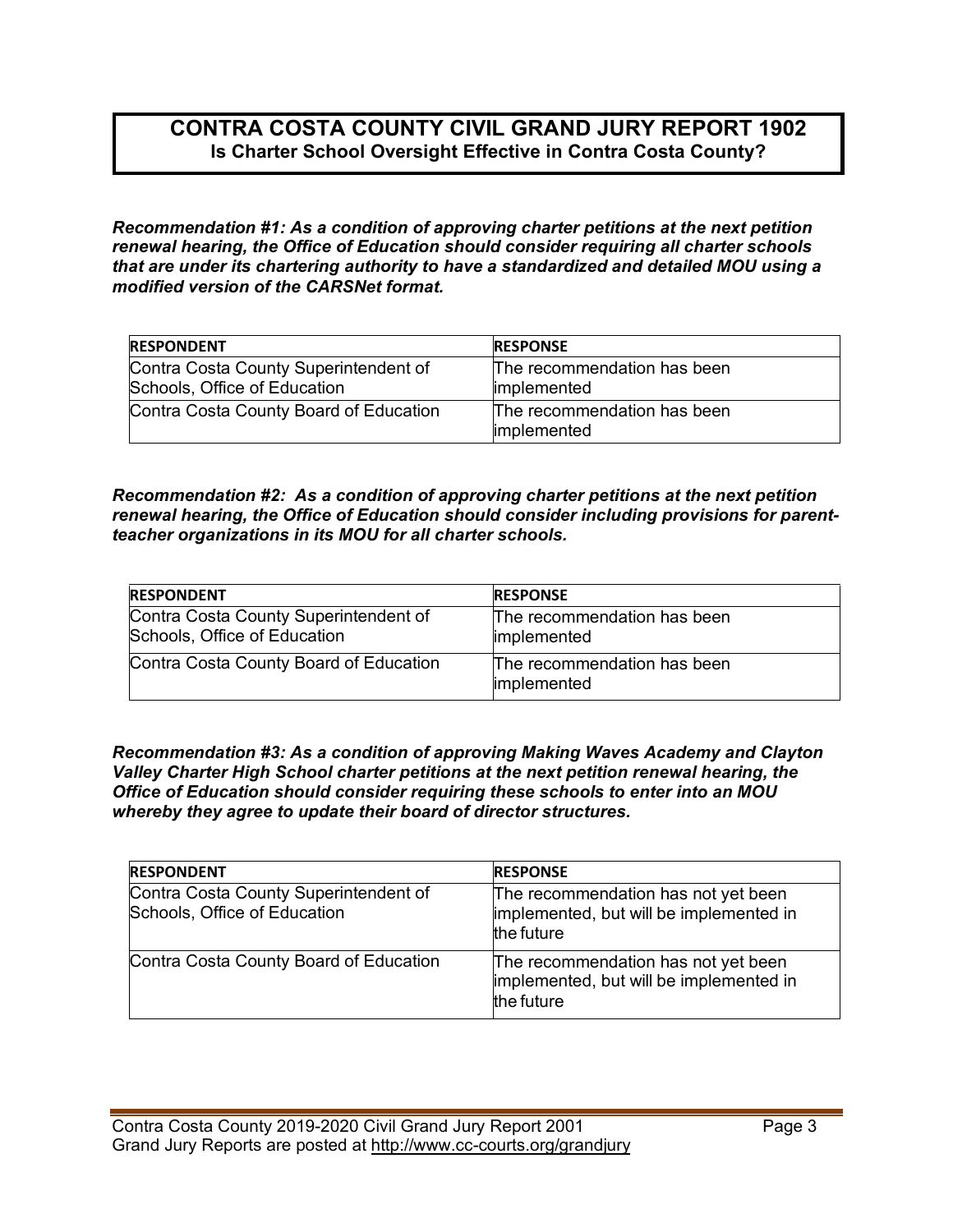*Recommendation #4: The Office of Education should consider developing a plan to communicate with charter schools about how it will conduct oversight by December 31, 2019.*

| <b>RESPONDENT</b>                                                     | <b>RESPONSE</b>                                                                              |
|-----------------------------------------------------------------------|----------------------------------------------------------------------------------------------|
| Contra Costa County Superintendent of<br>Schools, Office of Education | The recommendation has not yet been<br>implemented, but will be implemented in<br>the future |
| Contra Costa County Board of Education                                | The recommendation has not yet been<br>implemented, but will be implemented in<br>the future |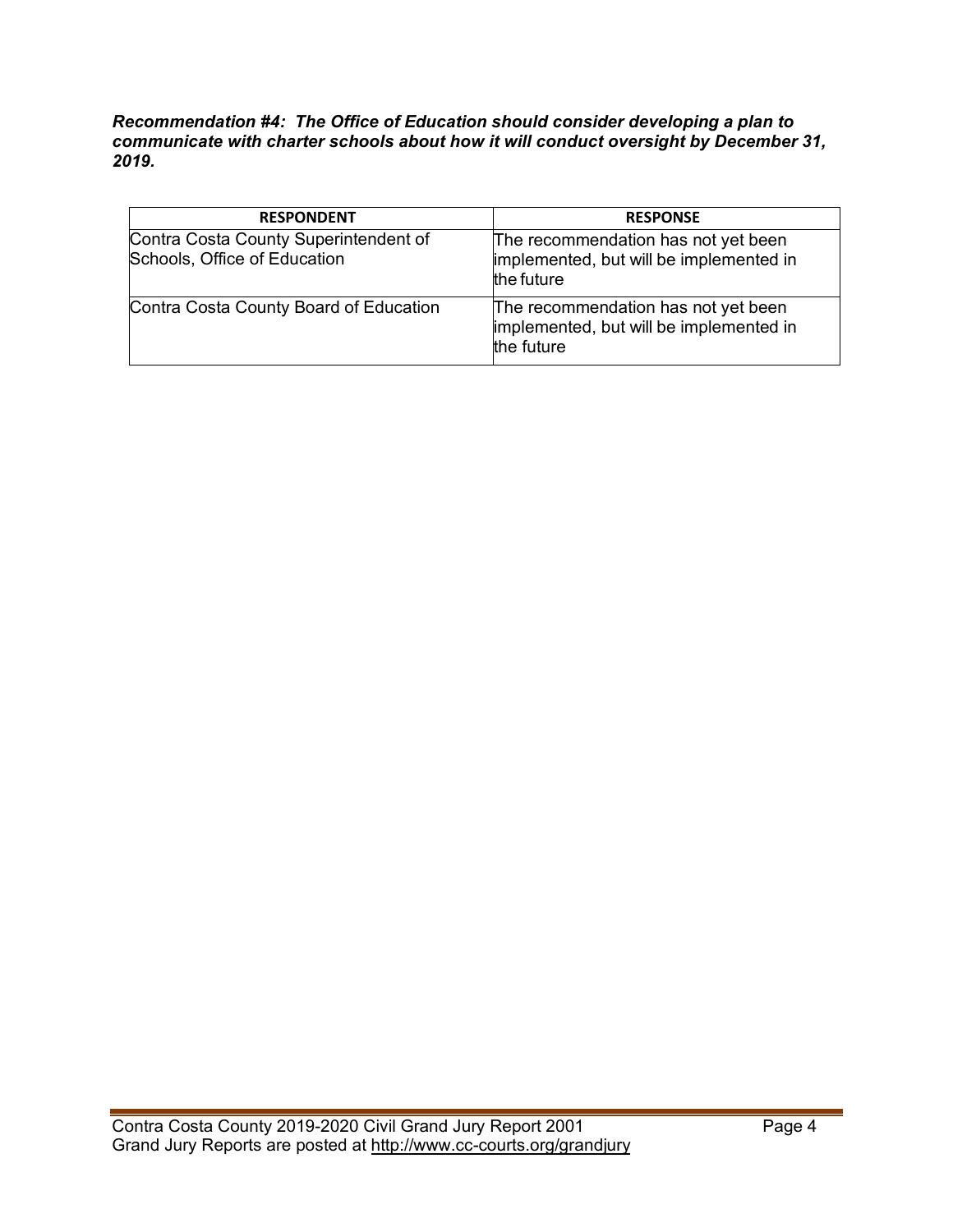## **CONTRA COSTA COUNTY CIVIL GRAND JURY REPORT 1903 Safeguarding the Library's Local History Collection**

#### *Recommendation #1: The Library should consider developing a short-term plan by September 2019 for safeguarding the Collection while a long-term plan is being developed and implemented.*

| <b>RESPONDENT</b>                        | <b>RESPONSE</b>             |
|------------------------------------------|-----------------------------|
| Contra Costa County Board of Supervisors | The recommendation has been |
|                                          | limplemented                |

#### *Recommendation #2: The Board of Supervisors should consider directing the Library to develop a long- term plan for housing the Collection, including a budget, by June 2020.*

| <b>RESPONDENT</b>                        | <b>RESPONSE</b>                                 |
|------------------------------------------|-------------------------------------------------|
| Contra Costa County Board of Supervisors | The recommendation requires further<br>analysis |

#### *Recommendation #3: The Board of Supervisors should consider directing the Library to explore the feasibility of an agreement with the Contra Costa County Historical Society for housing the Collection by August 2019.*

| <b>RESPONDENT</b>                        | <b>RESPONSE</b>                                 |
|------------------------------------------|-------------------------------------------------|
| Contra Costa County Board of Supervisors | The recommendation requires further<br>analysis |

*Recommendation #4: The Board of Supervisors should consider providing the financial resources necessary to fund the budget for the long-term plan in the 2021-2022 fiscal year.*

| <b>RESPONDENT</b>                               | <b>RESPONSE</b>                                  |
|-------------------------------------------------|--------------------------------------------------|
| <b>Contra Costa County Board of Supervisors</b> | The recommendation requires further<br>lanalysis |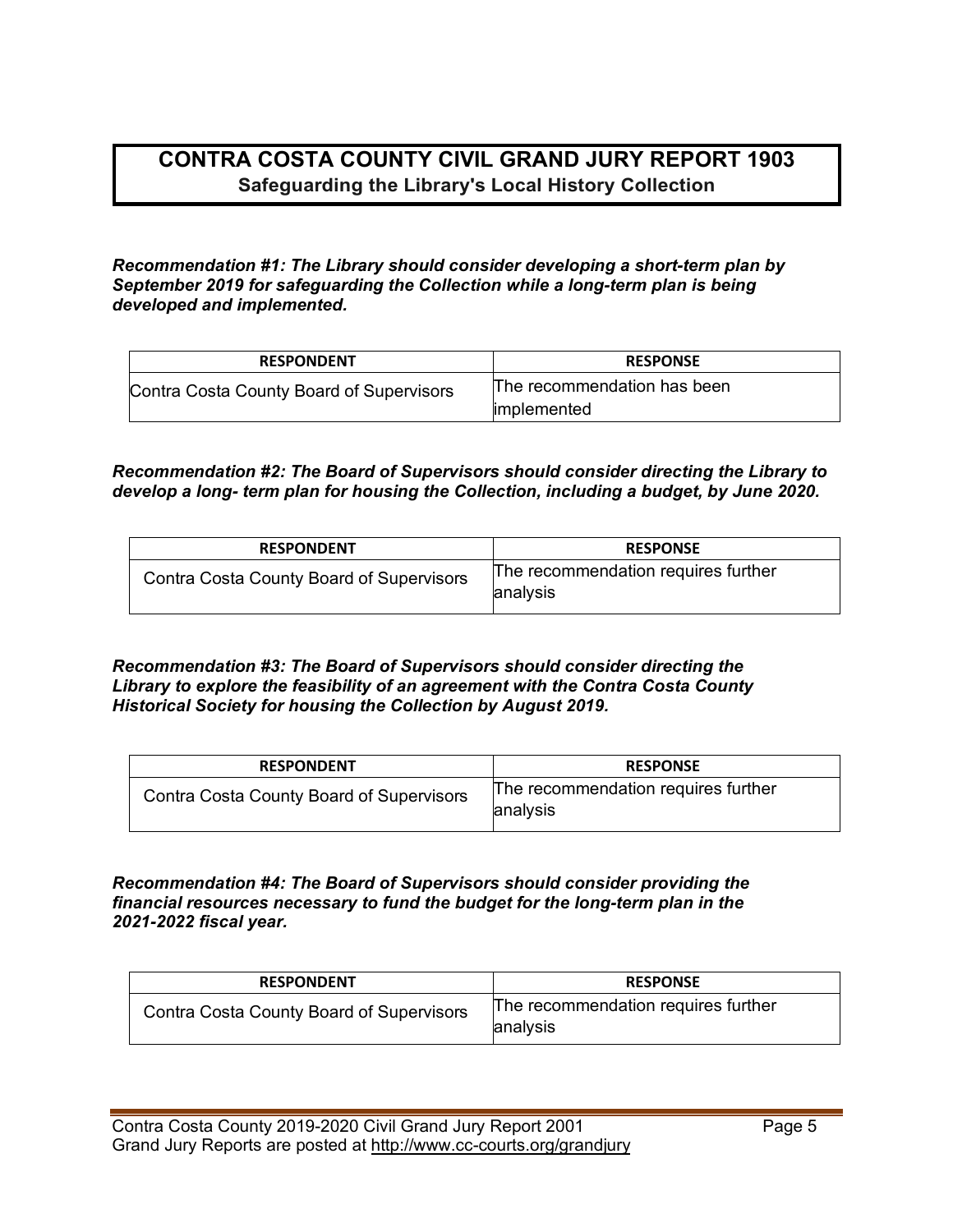## **CONTRA COSTA COUNTY CIVIL GRAND JURY REPORT 1904 EBMUD Water Rates**

*Recommendation #1: The EBMUD Board should consider directing its General Manager to improve transparency by providing customers with a narrative explanation of the costof- service methodology, as recommended by the League of California Cities, by December 31, 2019.*

| <b>RESPONDENT</b>               | <b>RESPONSE</b>                                                                              |
|---------------------------------|----------------------------------------------------------------------------------------------|
| <b>EBMUD Board of Directors</b> | The recommendation has not yet been<br>implemented, but will be implemented in<br>the future |

#### *Recommendation #2: The EBMUD Board should consider directing its General Manager to include a discussion of how rates are set and alternative methods of setting rates in the narrative explanation, by December 31, 2019.*

| <b>RESPONDENT</b>               | <b>RESPONSE</b>                                                                              |
|---------------------------------|----------------------------------------------------------------------------------------------|
| <b>EBMUD Board of Directors</b> | The recommendation has not yet been<br>implemented, but will be implemented in<br>the future |

*Recommendation #3: The EBMUD Board should consider directing its General Manager to solicit customer input and participation in its examination of Water Budget rate structures by establishing a customer advisory committee by December 31, 2019.*

| <b>RESPONDENT</b>               | <b>RESPONSE</b>                     |
|---------------------------------|-------------------------------------|
| <b>EBMUD Board of Directors</b> | The recommendation requires further |
|                                 | analysis                            |

*Recommendation #4: The EBMUD Board should consider directing its General Manager to complete an analysis of Water Budget rate structures and communicate its findings to customers by June 30, 2020.*

| <b>RESPONDENT</b>               | <b>RESPONSE</b>                                 |
|---------------------------------|-------------------------------------------------|
| <b>EBMUD Board of Directors</b> | The recommendation requires further<br>analysis |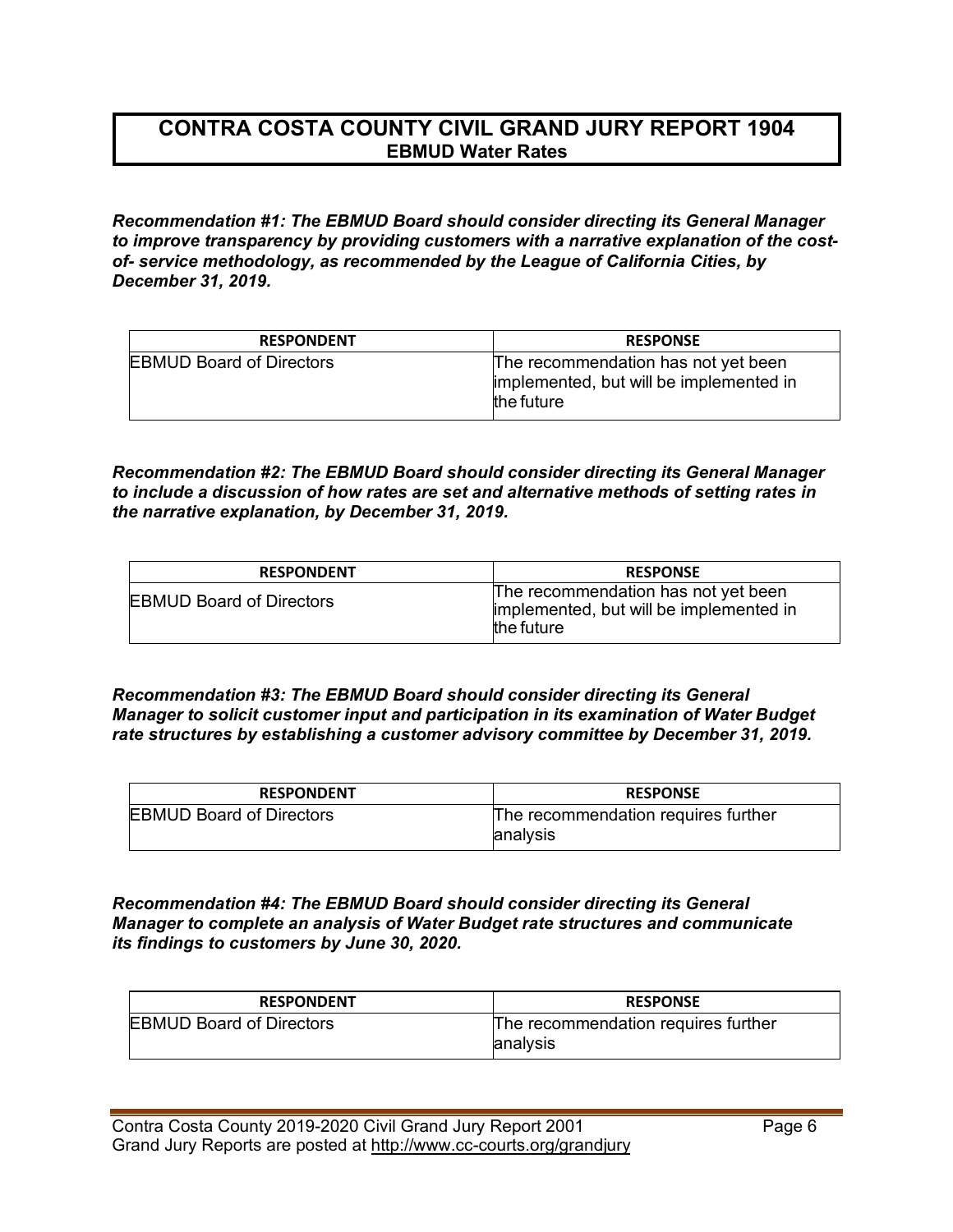*Recommendation #5: The EBMUD Board should consider directing its General Manager to develop a plan to improve transparency and better engage customers in how it sets its water rates by June 30, 2020.*

| <b>RESPONDENT</b>               | <b>RESPONSE</b>                         |
|---------------------------------|-----------------------------------------|
| <b>EBMUD Board of Directors</b> | The recommendation has not yet been     |
|                                 | implemented, but will be implemented in |
|                                 | the future                              |

#### *Recommendation #6: The EBMUD Board should consider holding board meetings during weekday evenings, by December 31, 2019.*

| <b>RESPONDENT</b>               | <b>RESPONSE</b>                         |
|---------------------------------|-----------------------------------------|
| <b>EBMUD Board of Directors</b> | The recommendation has not yet been     |
|                                 | implemented, but will be implemented in |
|                                 | the future                              |

#### *Recommendation #7: The EBMUD Board should consider holding board meetings at varying locations including locations east of the Oakland/Berkeley Hills, such as in Walnut Creek, by December 31, 2019*

| <b>RESPONDENT</b>               | <b>RESPONSE</b>                                                                               |
|---------------------------------|-----------------------------------------------------------------------------------------------|
| <b>EBMUD Board of Directors</b> | The recommendation has not yet been<br>limplemented, but will be implemented in<br>the future |

#### *Recommendation #8: The EBMUD Board should consider directing its General Manager to complete the evaluation of live-streaming of Board meetings by December 31, 2019.*

| <b>RESPONDENT</b>               | <b>RESPONSE</b>                     |
|---------------------------------|-------------------------------------|
| <b>EBMUD Board of Directors</b> | The recommendation requires further |
|                                 | lanalysis                           |

*Recommendation #9: The EBMUD Board should consider streaming online or televising its board meetings to encourage public participation and understanding of its activities by June 30, 2020.*

| <b>RESPONDENT</b>               | <b>RESPONSE</b>                                 |
|---------------------------------|-------------------------------------------------|
| <b>EBMUD Board of Directors</b> | The recommendation requires further<br>analysis |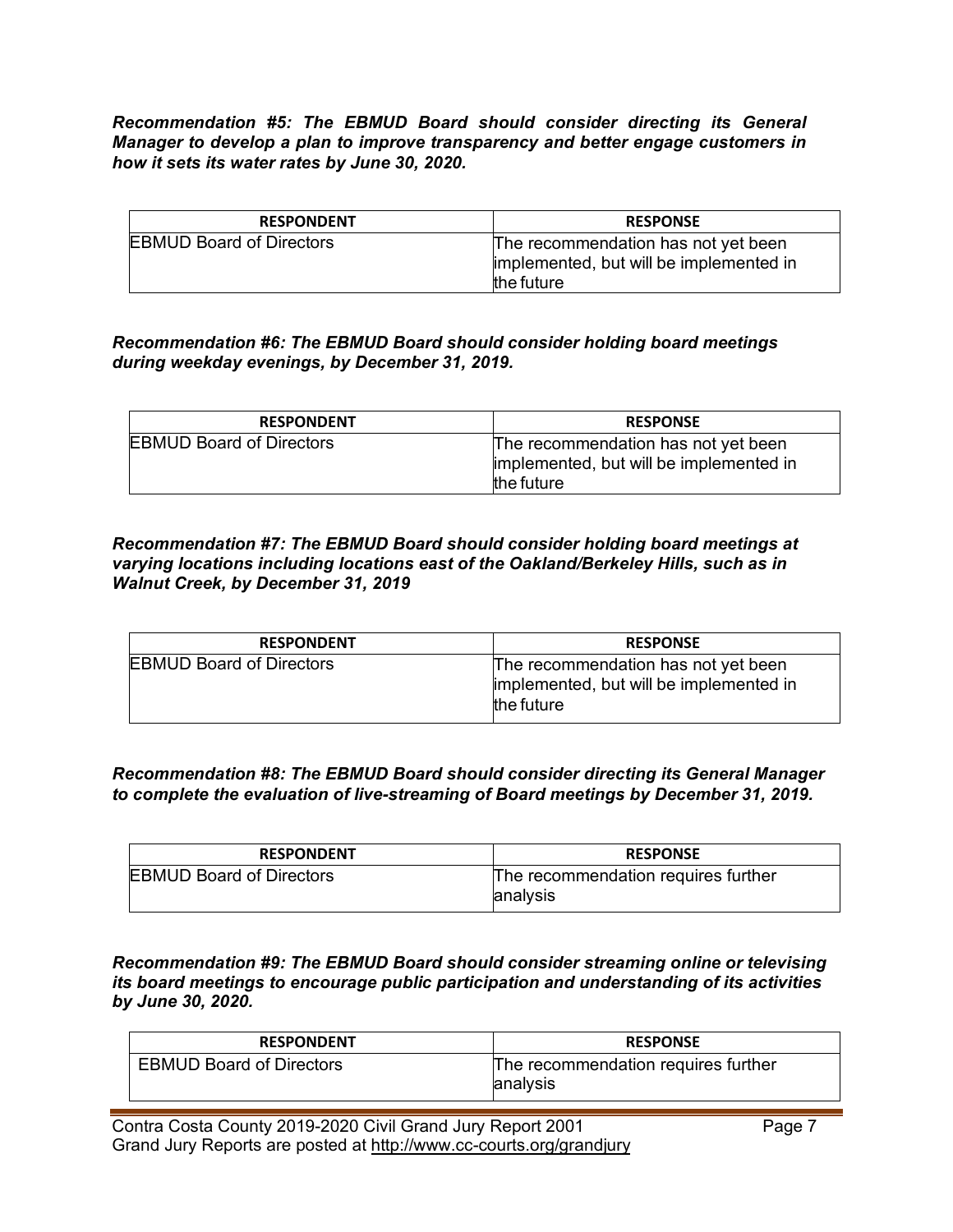## **CONTRA COSTA COUNTY CIVIL GRAND JURY REPORT 1905 Fire Inspection Recordsand Reporting**

*Recommendation #1: The Fire District Board of Directors should consider directing the Fire Chief to evaluate the current staffing needs of the Code Enforcement Unit and confirm it has the staffing needed to complete the statemandated annual inspections for schools and multifamily residences (currently about 8,000), by December 31, 2019.*

| <b>RESPONDENT</b>                                                  | <b>RESPONSE</b>                              |
|--------------------------------------------------------------------|----------------------------------------------|
| Contra Costa County Fire Protection District<br>Board of Directors | The recommendation has been<br>limplemented. |
|                                                                    |                                              |

#### *Recommendation #2: The Fire District Board of Directors should consider directing the Fire Chief to produce public quarterly reports on the status of compliance with state-mandated inspections, including status for the prior 12 months and projected status to the end of the year, by December 31, 2019.*

| <b>RESPONDENT</b>                                                  | <b>RESPONSE</b>                                                                               |
|--------------------------------------------------------------------|-----------------------------------------------------------------------------------------------|
| Contra Costa County Fire Protection District<br>Board of Directors | The recommendation has not yet been<br>limplemented, but will be implemented in<br>the future |

*Recommendation #3: The Fire District Board of Directors should consider directing the Fire Chief to develop a publicly available Internet-based address lookup feature disclosing the status of state-mandated fire inspections, by June 30, 2020.*

| <b>RESPONDENT</b>                                                  | <b>RESPONSE</b>                                                                                   |
|--------------------------------------------------------------------|---------------------------------------------------------------------------------------------------|
| Contra Costa County Fire Protection District<br>Board of Directors | The recommendation will not be<br>implemented because it is not warranted<br>or is not reasonable |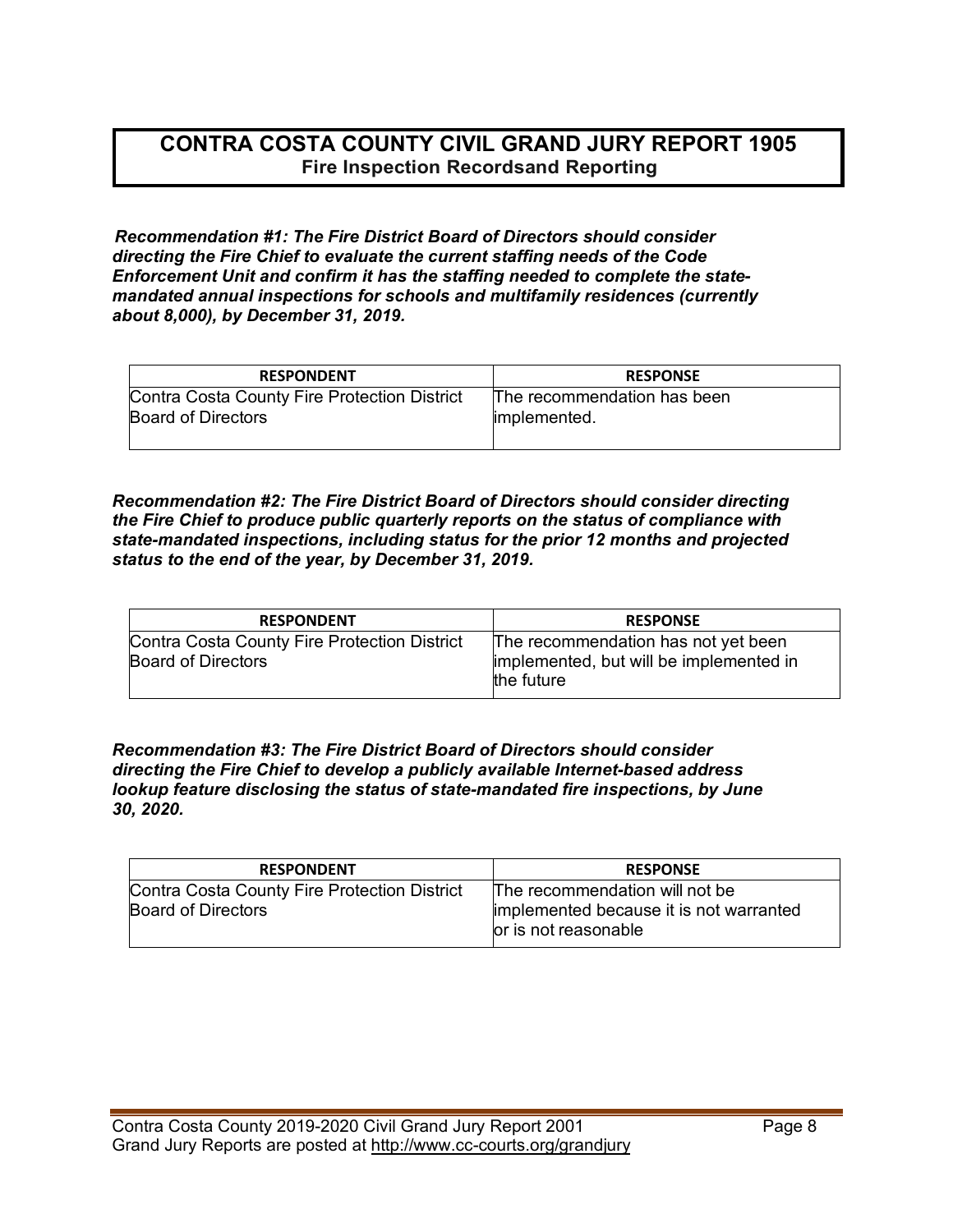*Recommendation #4: The Fire District Board of Directors should consider directing the Fire Chief to replace the existing RMS with a system that includes the ability to utilize a tablet device for data entry in the field, by June 30, 2020.*

| <b>RESPONDENT</b>                                                         | <b>RESPONSE</b>                                                                |
|---------------------------------------------------------------------------|--------------------------------------------------------------------------------|
| Contra Costa County Fire Protection District<br><b>Board of Directors</b> | The recommendation has not yet been<br>implemented, but will be implemented in |
|                                                                           | the future                                                                     |

*Recommendation #5: The Fire District Board of Directors should consider directing the Fire Chief to connect the new RMS database to state and local data sources and to the District's own Computer Aided Dispatch system by June 30, 2020.*

| <b>RESPONDENT</b>                                                         | <b>RESPONSE</b>                                                                              |
|---------------------------------------------------------------------------|----------------------------------------------------------------------------------------------|
| Contra Costa County Fire Protection District<br><b>Board of Directors</b> | The recommendation has not yet been<br>implemented, but will be implemented in<br>the future |

#### *Recommendation #6: The Fire District Board of Directors should consider directing the Fire Chief to develop and implement an audit process to verify the accuracy and completeness of the RMS data, by December 31, 2019.*

| <b>RESPONDENT</b>                                                  | <b>RESPONSE</b>                                                                              |
|--------------------------------------------------------------------|----------------------------------------------------------------------------------------------|
| Contra Costa County Fire Protection District<br>Board of Directors | The recommendation has not yet been<br>implemented, but will be implemented in<br>the future |
|                                                                    |                                                                                              |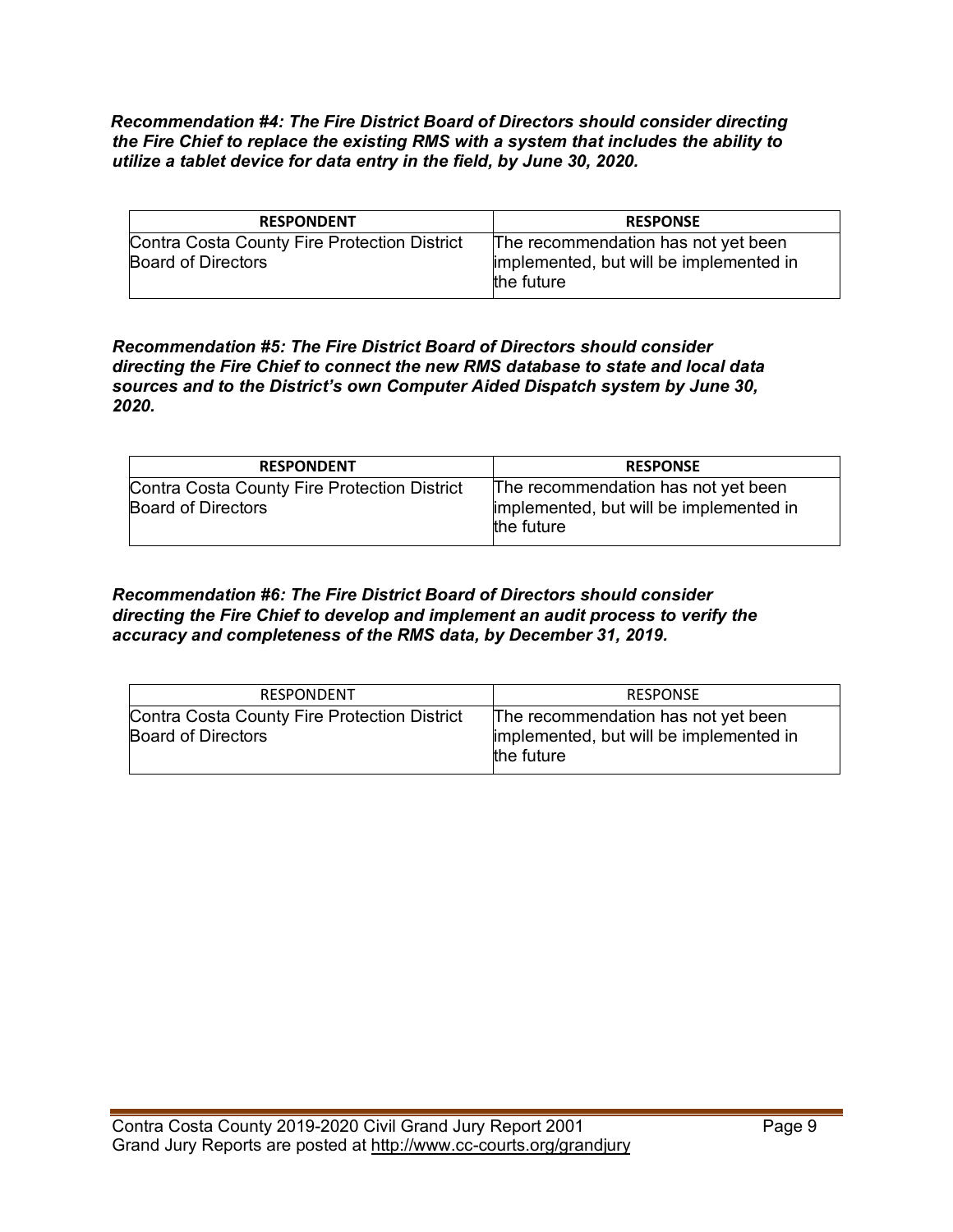## **CONTRA COSTA COUNTY CIVIL GRAND JURY REPORT 1906 Protecting Children from Abuse and Neglect**

*Recommendation #1: The Board of Supervisors should consider directing EHSD to review social worker compensation to ensure that it is competitive with that of neighboring counties in the 2020-2021 budget cycle.*

| <b>RESPONDENT</b>                        | <b>RESPONSE</b>                                                                               |
|------------------------------------------|-----------------------------------------------------------------------------------------------|
| Contra Costa County Board of Supervisors | The recommendation has not yet been<br>limplemented, but will be implemented in<br>the future |

*Recommendation #2: The Board of Supervisors should consider implementing EHSD's proposal for incentives to aid in recruiting new social workers for CFS in the 2020-2021 budget cycle.*

| <b>RESPONDENT</b>                        | <b>RESPONSE</b>                                 |
|------------------------------------------|-------------------------------------------------|
| Contra Costa County Board of Supervisors | The recommendation requires further<br>analysis |

*Recommendation #3: The Board of Supervisors should consider directing EHSD to continue its ongoing efforts to streamline the hiring process and reduce the amount of time it takes to make hiring decisions by December 31, 2019.*

| <b>RESPONDENT</b>                        | <b>RESPONSE</b>                                                                              |
|------------------------------------------|----------------------------------------------------------------------------------------------|
| Contra Costa County Board of Supervisors | The recommendation has not yet been<br>implemented, but will be implemented in<br>the future |

*Recommendation #4: The Board of Supervisors should consider directing EHSD to hold CFS managers accountable for participating in its Leadership Development program by December 31, 2019.*

| <b>RESPONDENT</b>                        | <b>RESPONSE</b>                                                                                |
|------------------------------------------|------------------------------------------------------------------------------------------------|
| Contra Costa County Board of Supervisors | The recommendation will not be<br>implemented because it is not warranted<br>or not reasonable |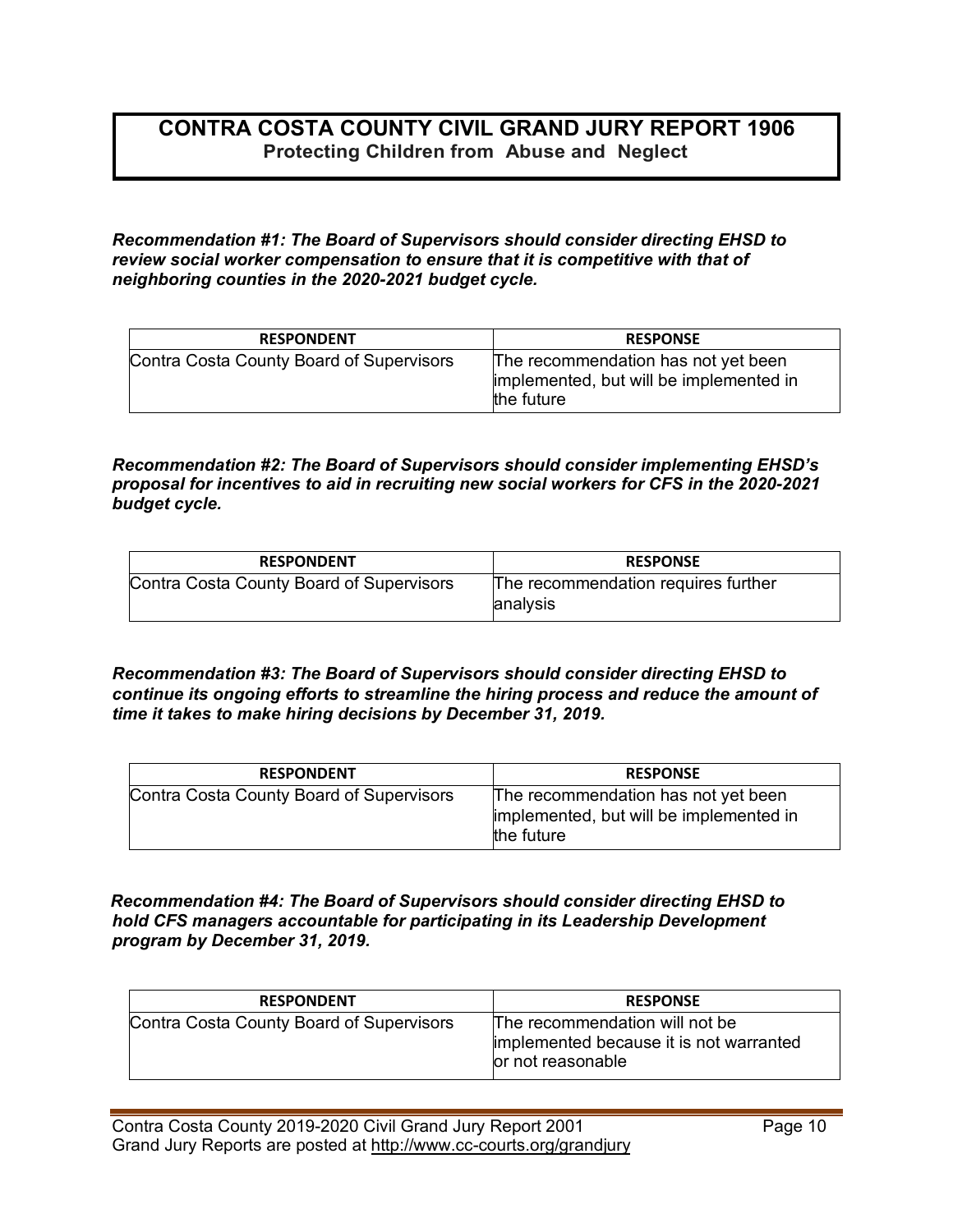*Recommendation #5: The Board of Supervisors should consider directing EHSD to develop and implement a formal process for handling and resolving CFS client complaints by June 30, 2020.*

| <b>RESPONDENT</b>                        | <b>RESPONSE</b>                                                                               |
|------------------------------------------|-----------------------------------------------------------------------------------------------|
| Contra Costa County Board of Supervisors | The recommendation has not yet been<br>limplemented, but will be implemented in<br>the future |

#### *Recommendation #6: The Board of Supervisors should consider directing EHSD to develop and implement procedures for evaluating recommendations by the CFS staff or ombudsman for improving policies and practices by June 30, 2020.*

| <b>RESPONDENT</b>                        | <b>RESPONSE</b>                              |
|------------------------------------------|----------------------------------------------|
| Contra Costa County Board of Supervisors | The recommendation has been<br>limplemented. |

#### *Recommendation #7: The Board of Supervisors should consider directing EHSD to require the ombudsman to report to the director of EHSD, rather than the director of CFS, by December 31, 2019.*

| <b>RESPONDENT</b>                        | <b>RESPONSE</b>                                                                                 |
|------------------------------------------|-------------------------------------------------------------------------------------------------|
| Contra Costa County Board of Supervisors | The recommendation will not be<br>limplemented because it is not warranted<br>or not reasonable |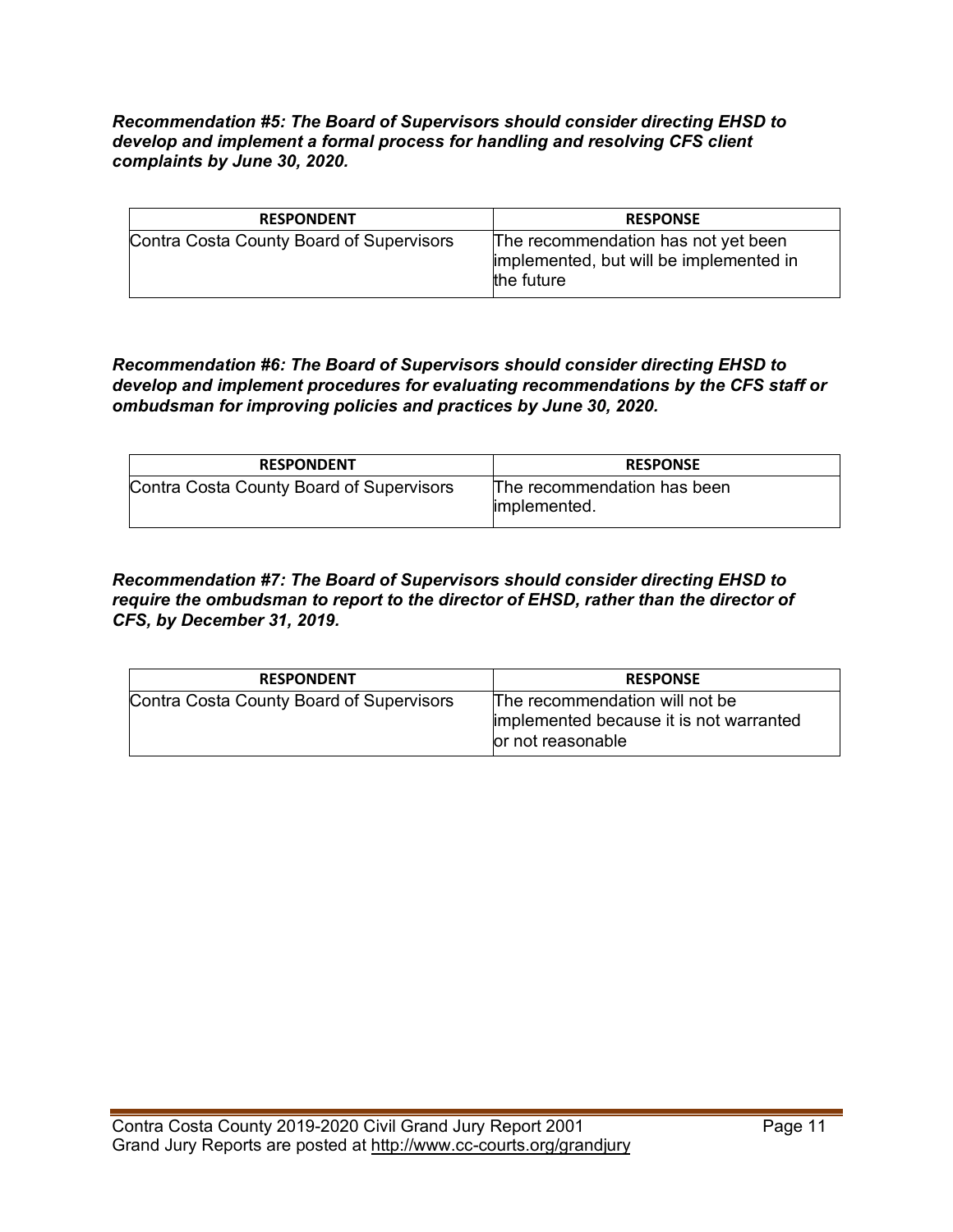## **CONTRA COSTA COUNTY CIVIL GRAND JURY REPORT 1907 Stormwater Trash Reduction**

*Recommendation #1: The City Councils of Hercules and Pinole should each consider directing their city manager to implement trash controls to bring them into compliance with the 80% trash reduction goal by December 31, 2019.*

| <b>RESPONDENT</b> | <b>RESPONSE</b>                             |
|-------------------|---------------------------------------------|
| City of Hercules  | The recommendation has been<br>limplemented |
| City of Pinole    | The recommendation has been<br>limplemented |

#### *Recommendation #2: The City/Town Councils of Antioch, Brentwood, Clayton, Danville, Moraga, Oakley, Orinda, Pleasant Hill, and San Ramon should consider limiting the use of Styrofoam containers in their communities by June 30, 2020.*

| <b>RESPONDENT</b>            | <b>RESPONSE</b>                                                                                   |
|------------------------------|---------------------------------------------------------------------------------------------------|
| City of Antioch              | The recommendation requires further<br>analysis                                                   |
| City of Brentwood            | The recommendation will not be<br>implemented because it is not warranted<br>or is not reasonable |
| City of Clayton              | The recommendation will not be<br>implemented because it is not warranted<br>or is not reasonable |
| Town of Danville             | The recommendation will not be<br>implemented because it is not warranted<br>or is not reasonable |
| Town of Moraga               | The recommendation will not be<br>implemented because it is not warranted<br>or is not reasonable |
| City of Oakley               | The recommendation will not be<br>implemented because it is not warranted<br>or is not reasonable |
| City of Orinda               | The recommendation will not be<br>implemented because it is not warranted<br>or is not reasonable |
| <b>City of Pleasant Hill</b> | The recommendation requires further<br>analysis                                                   |
| City of San Ramon            | The recommendation requires further<br>analysis                                                   |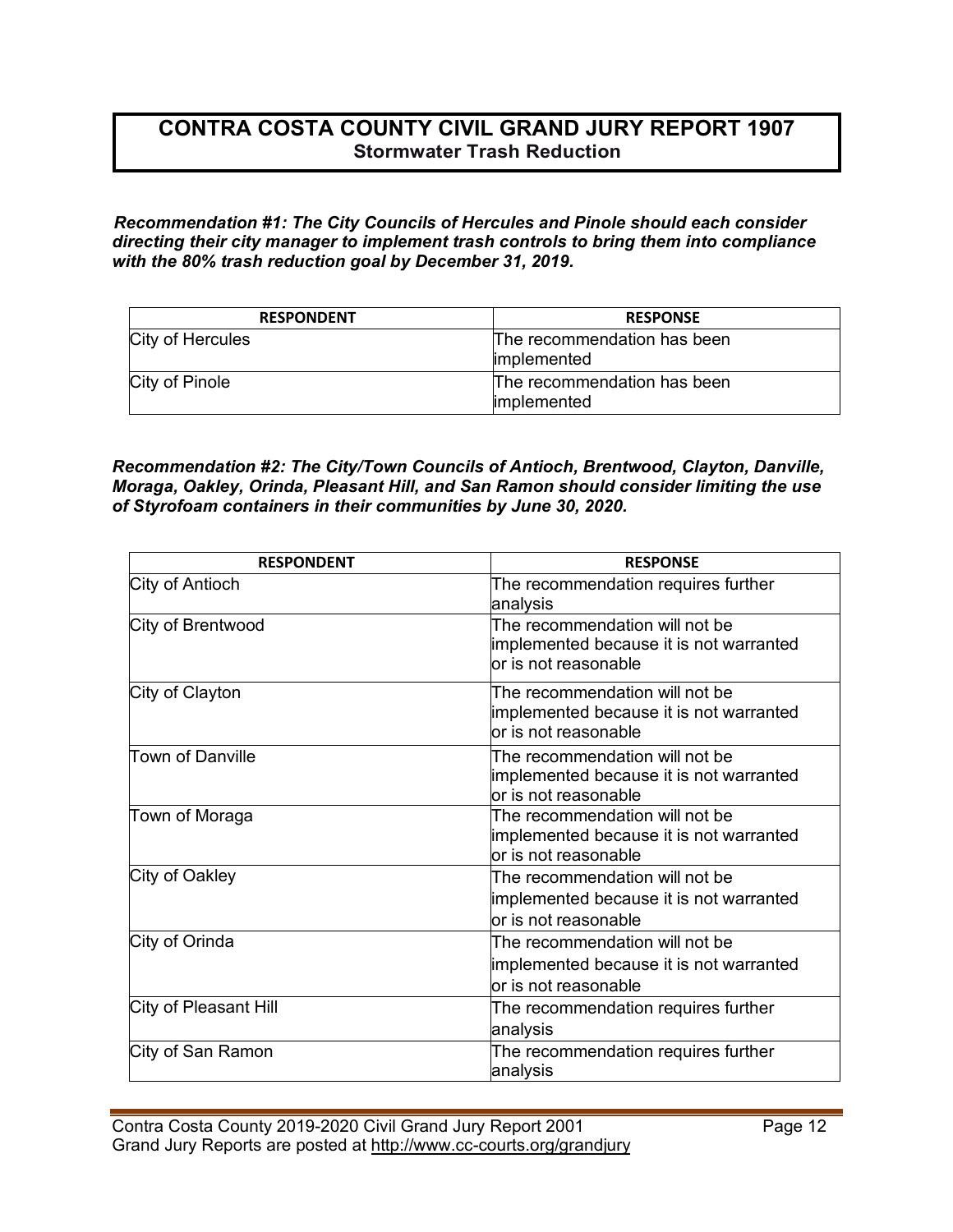#### *Recommendation #3: The Board of Supervisors and all City/Town Councils should consider directing staff to provide a concise summary of their Annual Reports, citing their accomplishments, challenges, costs, and funds needed to fully comply with the Permit, by December 31, 2019.*

| <b>RESPONDENT</b>                        | <b>RESPONSE</b>                                                                                   |
|------------------------------------------|---------------------------------------------------------------------------------------------------|
| Contra Costa County Board of Supervisors | The recommendation has not yet been<br>implemented, but will be implemented in<br>the future      |
| City of Antioch                          | The recommendation will not be<br>implemented because it is not warranted<br>or is not reasonable |
| City of Brentwood                        | The recommendation will not be<br>implemented because it is not warranted<br>or is not reasonable |
| City of Clayton                          | The recommendation will not be<br>implemented because it is not warranted<br>or is not reasonable |
| City of Concord                          | The recommendation will not be<br>implemented because it is not warranted<br>or is not reasonable |
| <b>Town of Danville</b>                  | The recommendation will not be<br>implemented because it is not warranted<br>or is not reasonable |
| City of El Cerrito                       | The recommendation has been<br>implemented                                                        |
| <b>City of Hercules</b>                  | The recommendation will not be<br>implemented because it is not warranted<br>or is not reasonable |
| City of Lafayette                        | The recommendation has not yet been<br>implemented, but will be implemented in<br>the future      |
| <b>City of Martinez</b>                  | The recommendation has been<br>implemented                                                        |
| Town of Moraga                           | The recommendation requires further<br>analysis                                                   |
| City of Oakley                           | The recommendation will not be<br>implemented because it is not warranted<br>or is not reasonable |
| City of Orinda                           | The recommendation will not be<br>implemented because it is not warranted<br>or is not reasonable |
| City of Pinole                           | The recommendation has not yet been<br>implemented, but will be implemented in<br>the future      |
| City of Pittsburg                        | The recommendation has not yet been<br>implemented, but will be implemented in<br>the future      |

Contra Costa County 2019-2020 Civil Grand Jury Report 2001 Grand Jury Reports are posted at<http://www.cc-courts.org/grandjury>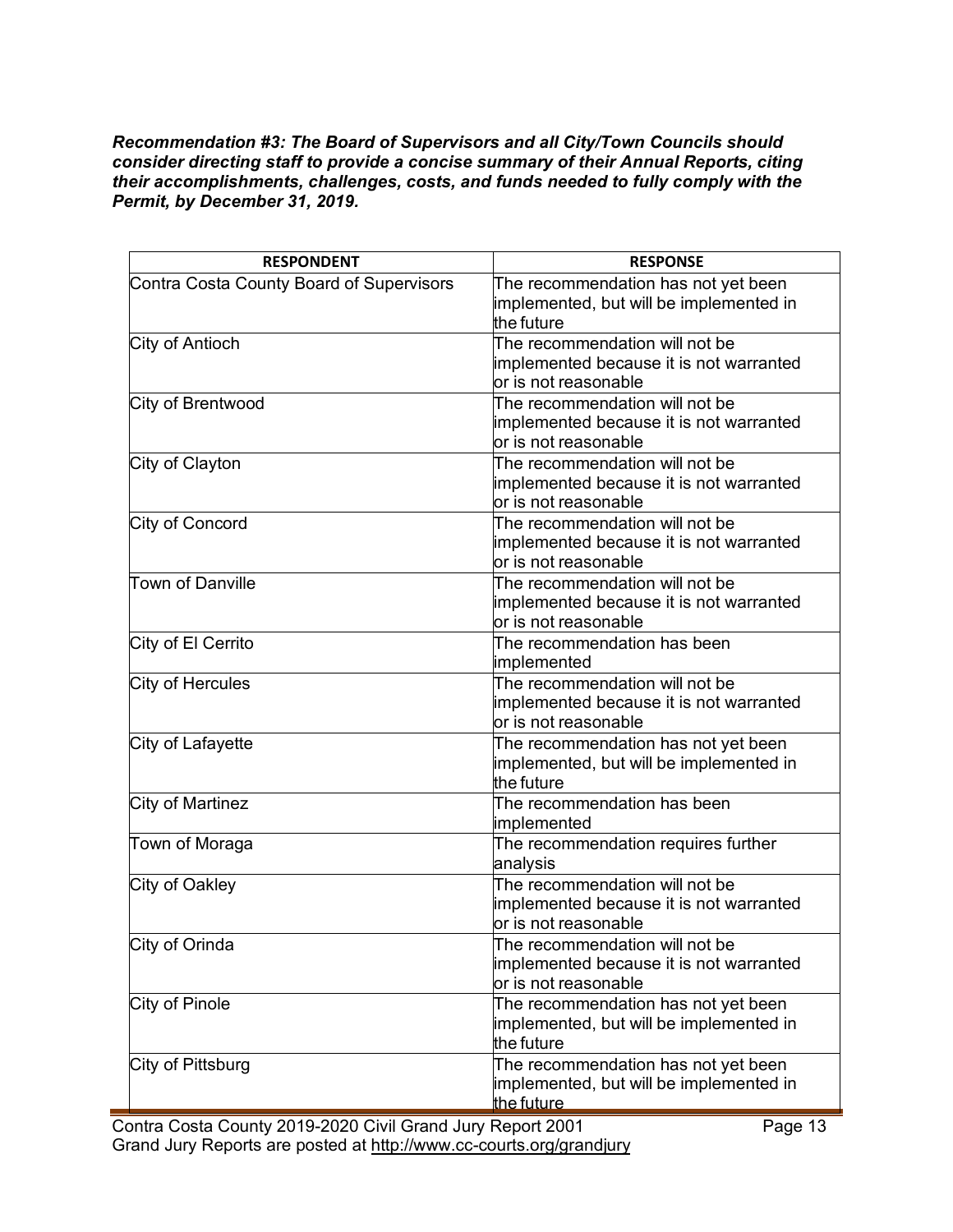| City of Pleasant Hill       | The recommendation has not yet been<br>implemented, but will be implemented in<br>the future |
|-----------------------------|----------------------------------------------------------------------------------------------|
| City of Richmond            | The recommendation has been<br>implemented                                                   |
| City of San Pablo           | The recommendation has not yet been<br>implemented, but will be implemented in<br>the future |
| City of San Ramon           | The recommendation has been<br>implemented                                                   |
| <b>City of Walnut Creek</b> | The recommendation has not yet been<br>implemented, but will be implemented in<br>the future |

*Recommendation #4: The Board of Supervisors and all City/Town Councils should consider identifying additional revenue sources to fully fund Permit requirements in order to comply with the Permit and avoid potential liability, by June 30, 2020.*

| <b>RESPONDENT</b>                        | <b>RESPONSE</b>                                                                                    |
|------------------------------------------|----------------------------------------------------------------------------------------------------|
| Contra Costa County Board of Supervisors | The recommendation has not yet been<br>implemented, but will be implemented in<br>the future       |
| City of Antioch                          | The recommendation has been<br>implemented                                                         |
| City of Brentwood                        | The recommendation has been<br>implemented                                                         |
| City of Clayton                          | The recommendation has been<br>implemented                                                         |
| City of Concord                          | The recommendation will not be<br>implemented because it is not warranted<br>or is not reasonable  |
| <b>Town of Danville</b>                  | The recommendation will not be<br>implemented because it is not warranted<br>lor is not reasonable |
| City of El Cerrito                       | The recommendation has been<br>implemented                                                         |
| City of Hercules                         | The recommendation will not be<br>implemented because it is not warranted<br>lor is not reasonable |
| City of Lafayette                        | The recommendation has been<br>implemented                                                         |
| <b>City of Martinez</b>                  | The recommendation will not be<br>implemented because it is not warranted<br>or is not reasonable  |
| Town of Moraga                           | The recommendation requires further<br>analysis                                                    |
| City of Oakley                           | The recommendation has been<br>limplemented                                                        |

Contra Costa County 2019-2020 Civil Grand Jury Report 2001 Grand Jury Reports are posted at<http://www.cc-courts.org/grandjury>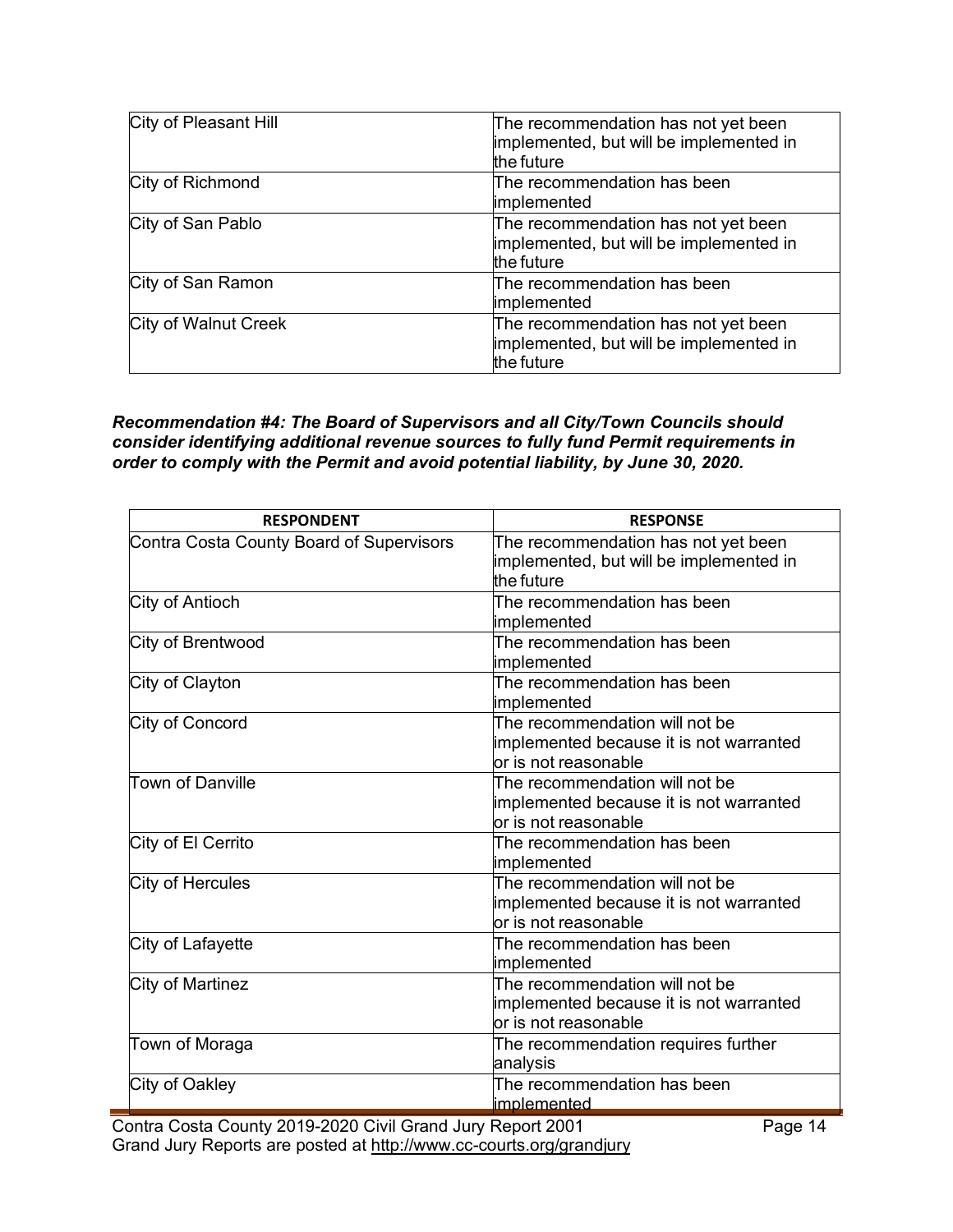| City of Orinda        | The recommendation will not be                                                                    |
|-----------------------|---------------------------------------------------------------------------------------------------|
|                       | implemented because it is not warranted                                                           |
|                       | or is not reasonable                                                                              |
| City of Pinole        | The recommendation requires further<br>analysis                                                   |
| City of Pittsburg     | The recommendation will not be                                                                    |
|                       | implemented because it is not warranted<br>lor is not reasonable                                  |
| City of Pleasant Hill | The recommendation has been<br>limplemented                                                       |
| City of Richmond      | The recommendation will not be<br>implemented because it is not warranted<br>or is not reasonable |
| City of San Pablo     | The recommendation will not be<br>implemented because it is not warranted<br>or is not reasonable |
| City of San Ramon     | The recommendation has been<br>implemented                                                        |
| City of Walnut Creek  | The recommendation will not be<br>implemented because it is not warranted<br>or is not reasonable |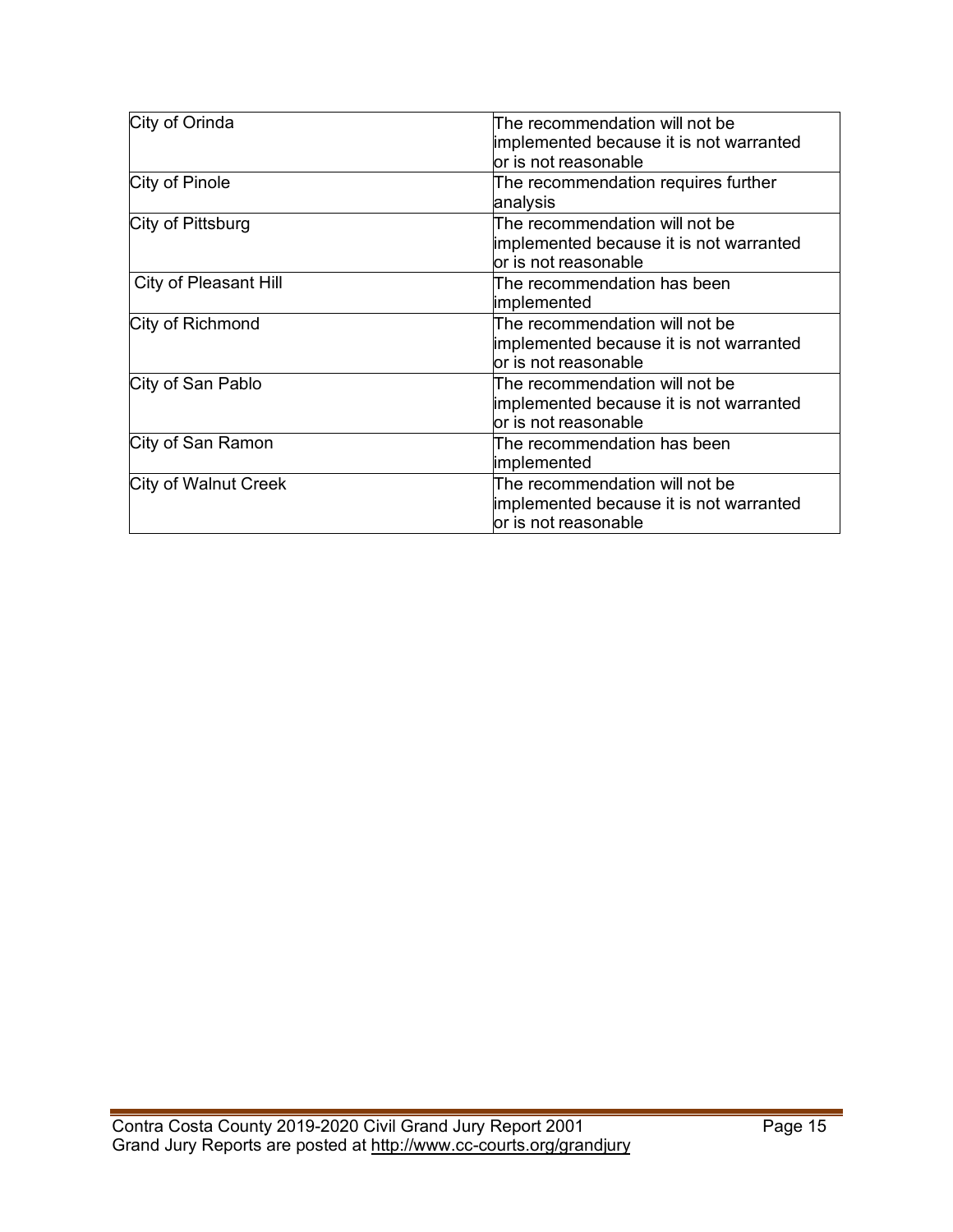## **CONTRA COSTA COUNTY CIVIL GRAND JURY REPORT 1908 Contra Costa County Sheriff's Forensic Services Division**

*Recommendation #1: The Sheriff's Office should consider preparing a five-year strategic plan for the Crime Lab by December 31, 2020.*

| <b>RESPONDENT</b>                         | <b>RESPONSE</b>                                                                               |
|-------------------------------------------|-----------------------------------------------------------------------------------------------|
| Contra Costa County Office of the Sheriff | The recommendation has not yet been<br>limplemented, but will be implemented in<br>the future |

*Recommendation #2: As part of a five-year strategic plan, the Sheriff's Office should consider evaluating whether to consolidate its Crime Lab facilities, assess staffing needs, and develop an equipment update plan by December 31, 2020.*

| <b>RESPONDENT</b>                         | <b>RESPONSE</b>                                                                              |
|-------------------------------------------|----------------------------------------------------------------------------------------------|
| Contra Costa County Office of the Sheriff | The recommendation has not yet been<br>implemented, but will be implemented in<br>the future |

*Recommendation #3: The Sheriff's Office should consider expanding its outreach to all law enforcement agencies in the County to promote its newly acquired equipment, turnaround times, and available capacity for testing by December 31, 2019.*

| <b>RESPONDENT</b>                         | <b>RESPONSE</b>                                                                              |
|-------------------------------------------|----------------------------------------------------------------------------------------------|
| Contra Costa County Office of the Sheriff | The recommendation has not yet been<br>implemented, but will be implemented in<br>the future |

*Recommendation #4: To eliminate the redundancy of effort and seek a competitive rate, the Sheriff's Office should consider studying the possibility of becoming the GSR testing contract organization for all law enforcement agencies in the County by December 31, 2020.*

| <b>RESPONDENT</b>                         | <b>RESPONSE</b>                                 |
|-------------------------------------------|-------------------------------------------------|
| Contra Costa County Office of the Sheriff | The recommendation requires further<br>analysis |